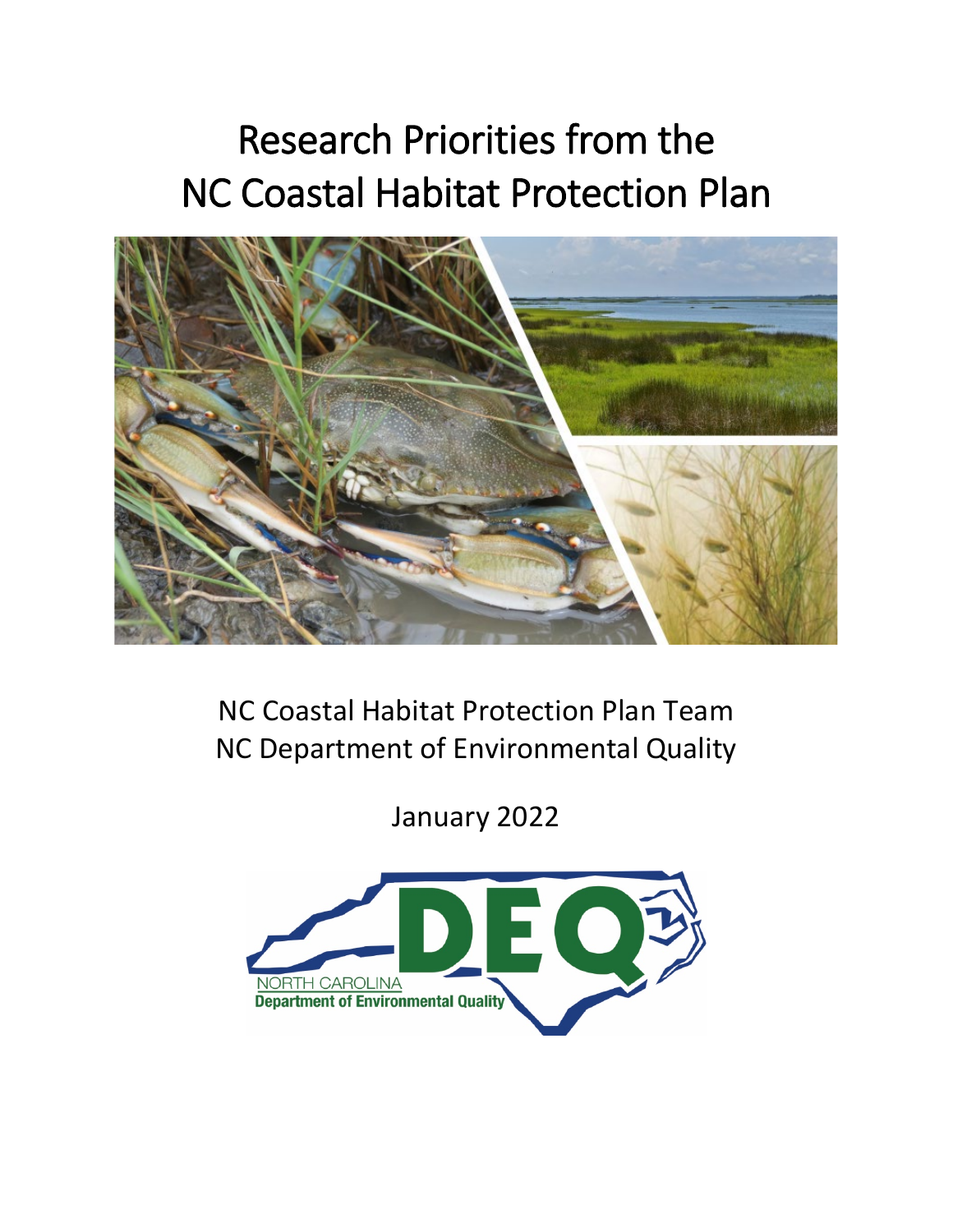## 2022 CHPP Research Needs

The NC Coastal Habitat Protect Plan (CHPP) is a Department of Environmental Quality (DEQ) document that requires all the DEQ divisions with authority over coastal habitat and water quality management to assist with its drafting (G.S. 143B-279.8). The statute requires the plan be reviewed and amended as necessary on five-year cycles with the goal of long-term enhancement of coastal fisheries associated with each coastal habitat. Habitat-related information gaps and research needs are identified through the plan update process. These may relate to habitat value and condition, as well as linkages between habitats and specific fish species. Research is also needed on the effect of factors influencing habitat condition, including hydrological or physical alterations, and water quality degradation.

The 2021 CHPP Amendment includes five priority issues with recommendations to focus efforts over the next five years. Research needs related to furthering progress on these issues and their recommended actions are the highest current priorities. The research needs below were included as recommended actions in the Amendment or identified in the supporting issue paper text. Additionally, a subset of important remaining research needs from the 2016 CHPP are included. The research recommendations in the Amendment also help implement the NC Risk and Resilience Plan 2020, the Natural Working Lands Action Plan 2020, the NC Oyster Blueprint 2021-2025, the Action Plan for Nature-Based Stormwater Strategies, and the State Water Infrastructure Authority Report. The priority issues and research needs are not listed in order of preference.

## Priority Issue: Submerged Aquatic Vegetation Protection and Restoration through Water Quality **Improvements**

#### **Amendment Research Recommendations:**

- Determine the loading and sources of nutrients and sediments, their quantitative linkages to chlorophyll *a* concentrations, and their effect on water quality and SAV. This should include runoff and subsurface flow of nutrient enriched groundwater from all land use activities.
- Obtain updated accurate estuarine bathymetry data from the National Oceanic and Atmospheric Administration (NOAA).
- Investigate the impacts of agricultural practices and land use change on water quality within SAV waterbody regions, to determine types and location of BMPs needed to effectively improve water quality.

#### **Other Research Needs:**

- Determine the relationship between SAV species extent, distribution, and composition, and the effect of climate change.
- Assess the relationship between light attenuation and concentrations of CDOM, turbidity, and chlorophyll a in oligohaline waters so that an accurate bio-optical model for low salinity SAV can be developed.

## Priority Issue: Wetland Protection and Restoration through Nature-Based Solutions

#### **Amendment Research Recommendations:**

- Conduct or complete coastal vulnerability assessment tools for the NC coastal plain, such as living shoreline siting, potential marsh migration corridors, and wetland restoration prioritization.
- Determine optimal parameters for thin layer sediment deposition to ensure wetland success.
- Assess trends in salt marsh elevation, inundation, and distribution to prioritize areas for wetland restoration.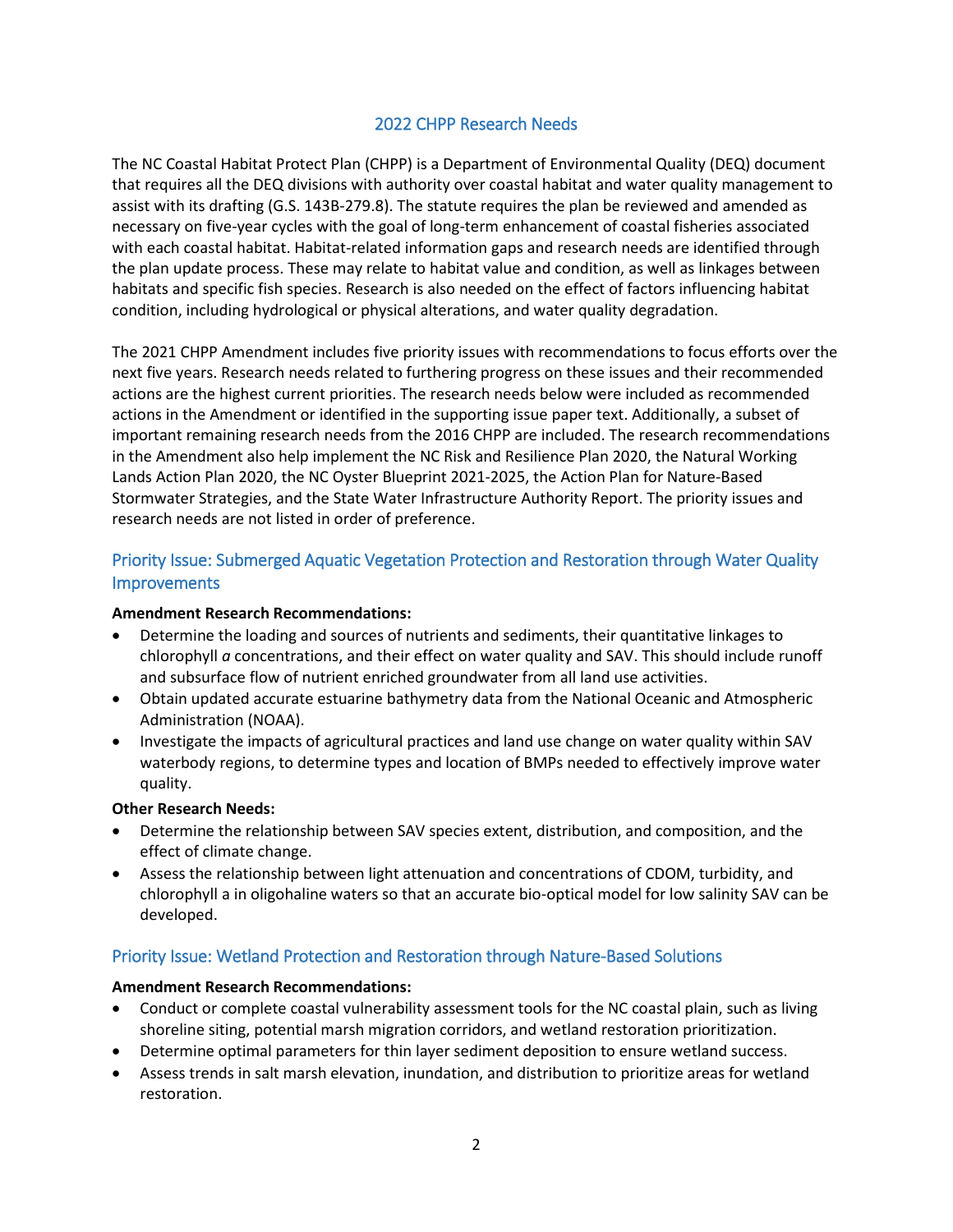- Determine the impact of degrading plastics and marine debris on wetlands, sediment, and the benthos.
- Research the nutrient (nitrogen, phosphorus) reduction benefits provided by living shorelines and use that information to provide incentives for living shoreline projects.
- Study the effects of silvicultural timber harvesting in bottomland swamp forests on hydrology, water quality, and wetland condition; include assessment on the efficacy of forestry BMPs to minimize ecological impacts.
- Incorporate Coastal Plain wetlands and other coastal habitats into NC's Greenhouse Gas (GHG) Inventory.

#### **Other Research Needs:**

- Conduct pilot studies using emerging mapping technologies to map and assess change in coastal wetlands efficiently and accurately.
- Evaluate the efficacy of existing development buffer rules and whether they provide sufficient coastal resilience under current and expected sea level rise and other climate conditions.
- Investigate the use of emerging technologies such as data fusion or deep learning neural networks, that rely on a combination of satellite imagery, drone imagery, and field verification for Coastal Plain wetland mapping and change analyses.

## Priority Issue: Wastewater Infrastructure Solutions for Water Quality Improvement

#### **Amendment Research Recommendations:**

- Research alternative wastewater collection system designs that may be better suited for coastal conditions (i.e., alternative sewer systems, composting toilets).
- Evaluate the feasibility of re-designing and re-engineering existing systems that are inadequately protecting ground and surface water quality.

## **Other Research Needs:**

- Research the contribution of sewage spills on localized impacts to water quality, particularly in areas with waters designated as NSW, HQW, nursery/spawning area, etc.
- Research the impact of SLR on SSOs and sites most likely to be impacted to prioritize management strategies.

# Priority Issue: Coastal Habitat Mapping and Monitoring to Assess Status and Trends

#### **Amendment Research Recommendations:**

- Identify key indicator metrics for assessing status and trends of each coastal habitat and identify data gaps and monitoring needs.
- Examine the feasibility of expanding the benthic macroinvertebrate sampling to address spatial gaps in assessing the estuarine soft bottom benthic community condition.
- Evaluate and prioritize DWR's estuarine ambient monitoring system sites to address gaps in spatial, habitat, or parameter coverage.

#### **Other Research Needs:**

- Evaluate the ability of using drones to detect changes in intertidal oyster reef viability, density, sizefrequency demographics, and reef footprint over time.
- Evaluate efficacy of side-scan sonar and other remote sensing technologies to map subtidal oyster reefs.

# RESEARCH NEEDS FROM 2016 CHPP